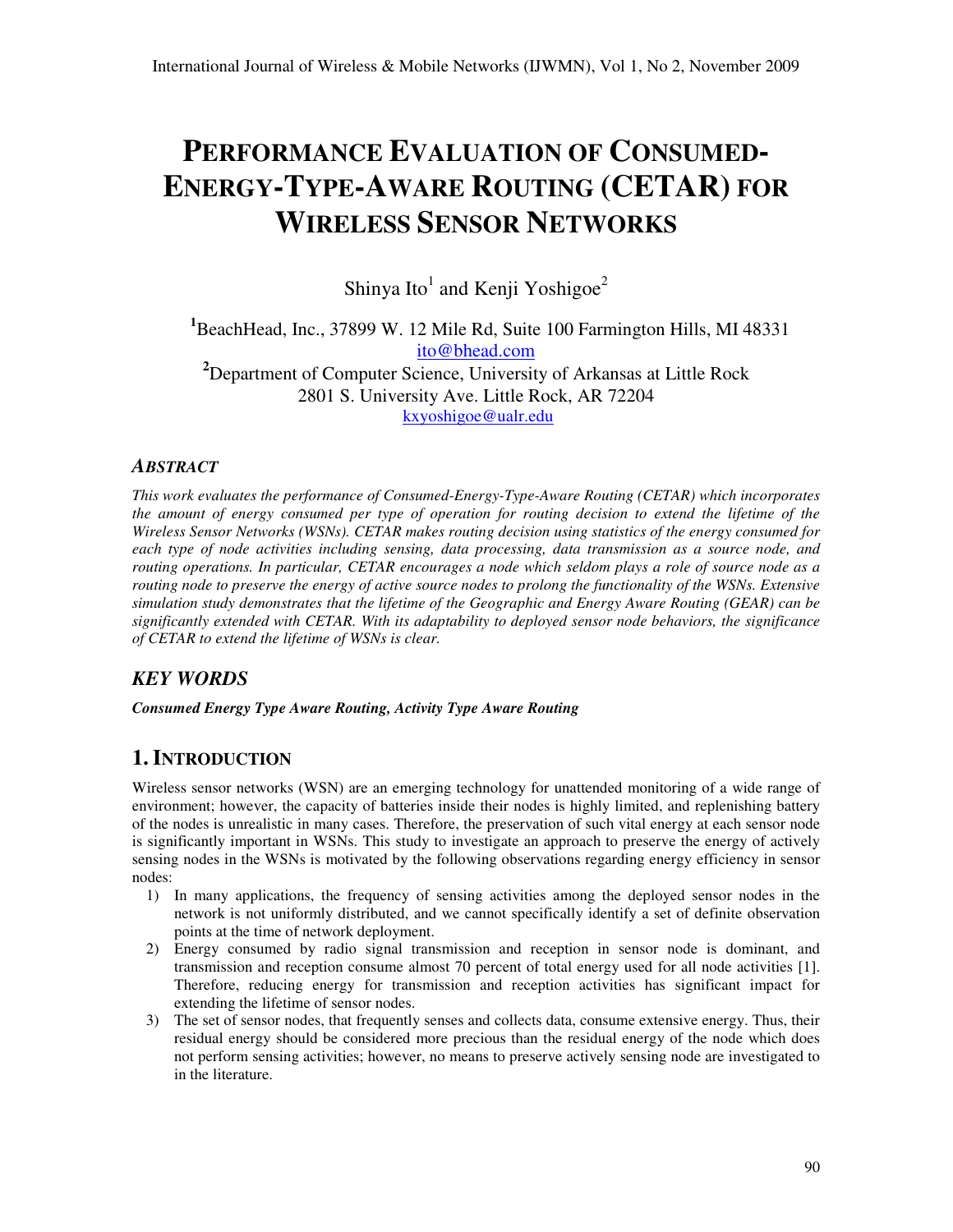4) Energy Aware Routing (EAR) algorithms attempt to minimize energy requirements at each node or an overall network to transfer individual or aggregated data and to maximize the operation time of a given network. It normally calculates the least cost path based on several metrics including residual energy, transmission cost, and node location. Out of these metrics, residual energy plays the primary role in the routing decision. Though various EAR algorithms have been proposed and studied in literatures, none of them take in consideration the distribution of the amount of energy each type of activities consume.

The major contributions of this study are 1) to investigate Consumed-Energy-Type-Aware Routing (CETAR), the method for preserving actively sensing source node in the WSNs, and 2) to investigate the adaptability of CETAR on Geographic and Energy Aware Routing (GEAR) [2], a well-known energy aware routing, as a case study. The remainder of the paper is organized as follow. Section 2 provides the overviews of earlier studies of routing algorithms for WSNs. Section 3 describes CETAR, and demonstrates its adaptability to GEAR. Section 4 evaluates the performance of CETAR on GEAR. Section 5 is a conclusion and future work.

# **2. BACKGROUND**

A plethora of location-aware routing protocols has been investigated in WSNs [3]-[7]. The earliest work known as geographic routing was introduced by Finn [3]. Geographic routing refers to a family of techniques to route data packets in a communication network. The main idea is that packets should be aware of their destination and messages will be routed hop-by-hop to nodes closer to the destination until the message reaches its final destination, which could be a point or a region in the case of geocasting. This implies that the hosts participating in the routing process should be aware of their geographic positions. Face Routing, introduced by Kranakis et al. [4], walks along faces of planar graphs and proceeds along the line connecting to the source and the destination. It guarantees to reach the destination with  $O(n)$  messages, where *n* is the number of network nodes, yet this is unsatisfactory since even a simple flooding algorithm can reach the destination with *O(n)* messages.

Cost of routing can be determined by the distance between the source and the destination. Based on this observation, Intanagonwiwat et al. proposed directed diffusion [5], a data-centric protocol for sensor network applications. It achieves energy savings by cashing and processing data in network and by selecting empirically good paths. Without geographic routing support, however, initial and periodic interest exists resulting in low rate data flooding throughout the network. Since packet flooding consumes substantial amounts of energy in network, Karp et al. proposed Greedy Perimeter Stateless Routing (GPSR) [6], which elegantly avoids packet-flooding problems by deriving a planar graph out of the original network graph; however, greedy forwarding does not always work well and potentially results in routing hole. Furthermore, GPSR assumes nodes to operate in promiscuous listening mode and always consumes energy. Kuhn et al. proposed Greedy Other Adaptive Face Routing (GOAFR) [7], a geographical routing algorithm that is both asymptomatically worst-case optimal and average-case efficient. Similar to GPSR, GOAFR combines greedy routing and face routing to circumvent a routing hole.

Energy Aware Routing (EAR) algorithms try to minimize energy requirements at each node or an overall network to transfer each packet and to maximize the operational time of a given network. It normally calculates least cost path based on several metrics such as residual energy, transmission power, and node location. Out of these metrics, residual energy plays the primary role in routing decision, and many protocols has been proposed in [2], [5], and [8]. Woo et al. [5] first proposed energy aware routing concept such as "maximize time to partition" and "minimize maximum node cost." Deployment of these concepts results in excellent solutions; however, it is difficult to directly implement them in a local algorithm when even the centralized version of the same problem is NP-complete. Chang et al. [8] obtained the result that, in order to maximize the lifetime of WSNs, the traffic should be routed such that the energy consumption is balanced among nodes in proportion to their remaining energy. Stojmenovic et al. [9] proposed a power-cost routing, which considers both the distance to the destination and the consumed energy of a node in the route selection. The particular power metric they used assumes arbitrary dense network and arbitrary adjusted transmission power. However, the specific format of the cost function will not have major impact on the performance mentioned in [2]. In addition, [9] did not address routing with the presence of a communication hole. Yu et al. [2], elegantly avoids the routing hole problem of GPSR by proposing Geographical and Energy Aware Routing (GEAR). GEAR will not deterministically follow a particular set of nodes while routing around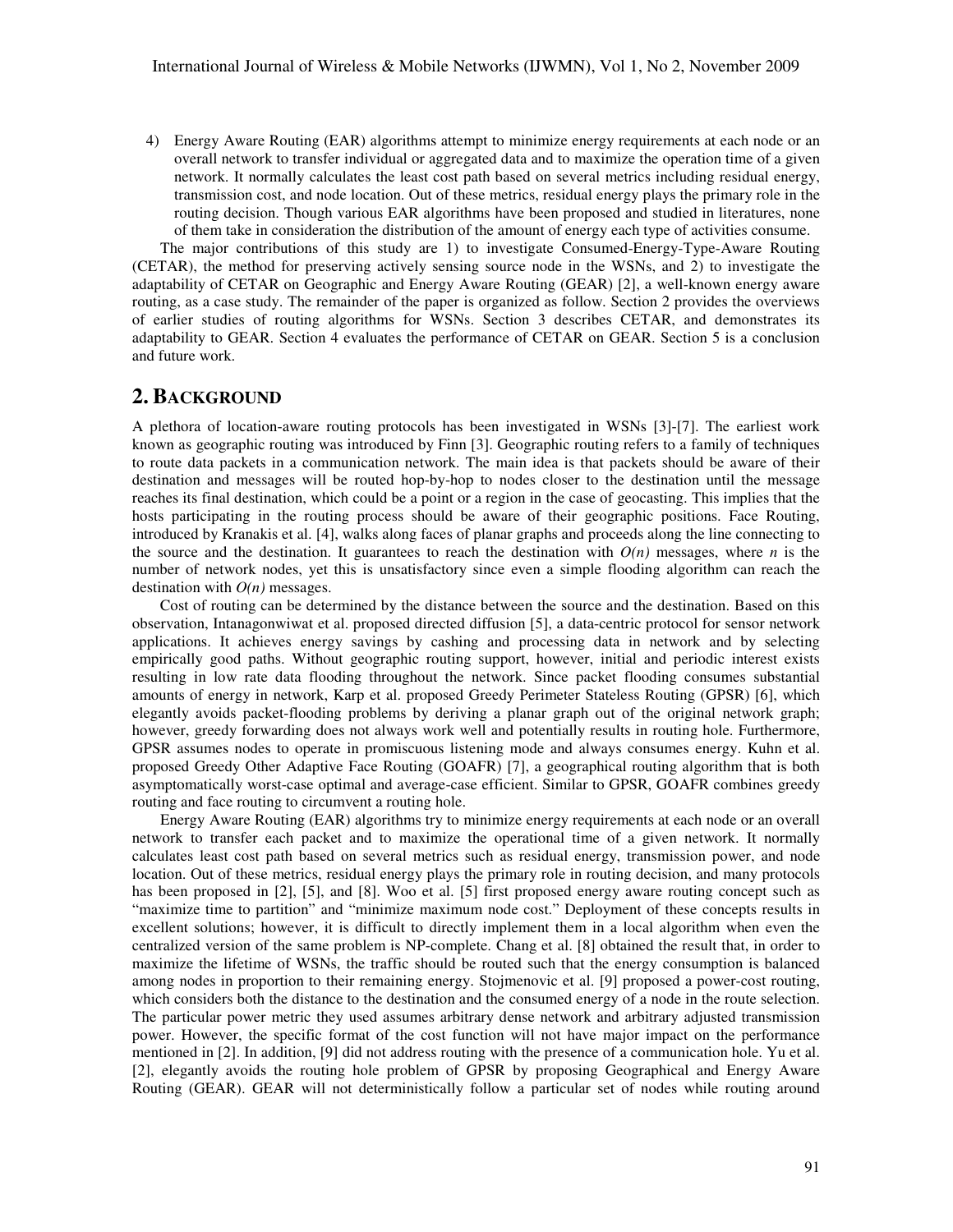holes. GEAR uses two metrics for routing decision. One is the distance between packet sending node and its neighbor nodes, and the other is the remaining energy level of neighbor nodes. This simple heuristic in GEAR tends to avoid nodes that have been frequently visited before to achieve load balancing. Obashi et al. [10] proposed an EAR that encourages use of light-loaded sensor nodes as routing nodes since energy consumption due to the contention can be minimized; however, this protocol requires the sink to flood message which results in considerable control overhead if frequent path updates are needed.

Recently, many researchers have paid great attention to the tradeoff between the complexity and the performance of EAR algorithms. Lin et al. [10] investigated the performance of EAR when a cost of each packet transmission is significantly small compare to the battery capacity. In such a large system, static routing approach could outperform dynamic routing algorithms. Li et al. [11] focused on designing a routing scheme with only a weak assumption of traffic pattern and without ongoing collection of network information so as to reduce algorithm complexity. On the other spectrum, Cao et al. [12] conducted an extensive simulation study which indicates that multiple metrics, if properly combined, for calculating path costs improves overall system resource consumption on energy-efficient routing protocols.

## **3. CONSUMED-ENERGY-TYPE-AWARE-ROUTING**

We investigate Consumed-Energy-Type-Aware Routing (CETAR) [13], use of statistics in energy consumption per type of activities at each sensor node, so as to accomplish intelligent packet forwarding decisions. CETAR takes into consideration on the frequency of the different activities (i.e., transmission, reception, sensing, and processing) in which each node engages. For instance, each node keeps statistics of the energy consumed for data transmissions as a source node and data transmission and reception as an intermediate router since the energy consumed for transmission and reception operations dominate the total energy consumed for node activities [1]. Such statistics are especially useful for identifying which nodes are primarily active as a source node and which nodes are primarily active as a routing node. Thus, the investigation of CETAR comprising only of data sending activity and data routing activity at each node is a focus of this study. In the sensor network shown in Figure 1 (a), only nodes S1 and S2 continue to generate data. In this case, preventing these active nodes from participating routing activities is the rational way to prolong the lifetime of these sensor nodes instead of keeping them engaged in both data sending and routing activities. CETAR is a general solution to preserve active source nodes and has a potential to improve general EAR algorithms to prolong the lifetime of the WSNs.



(a) Illustration of CETAR (b) Example with CETAR with BCE

Figure 1. Consumed-Energy-Type-Aware Routing (CETAR)

#### **3.1. CETAR with Biased Consumed Energy (BCE)**

We define a Biased Consumed Energy (BCE) at node *i*, *N<sup>i</sup>* as,  $BCE(N_i) = \beta (CE_i(N_i)) + (1 - \beta)(CE_i(N_i))$ (1)

where  $CE_s(N_i)$  and  $CE_r(N_i)$  are consumed energy of  $N_i$  used for data sending and that used for routing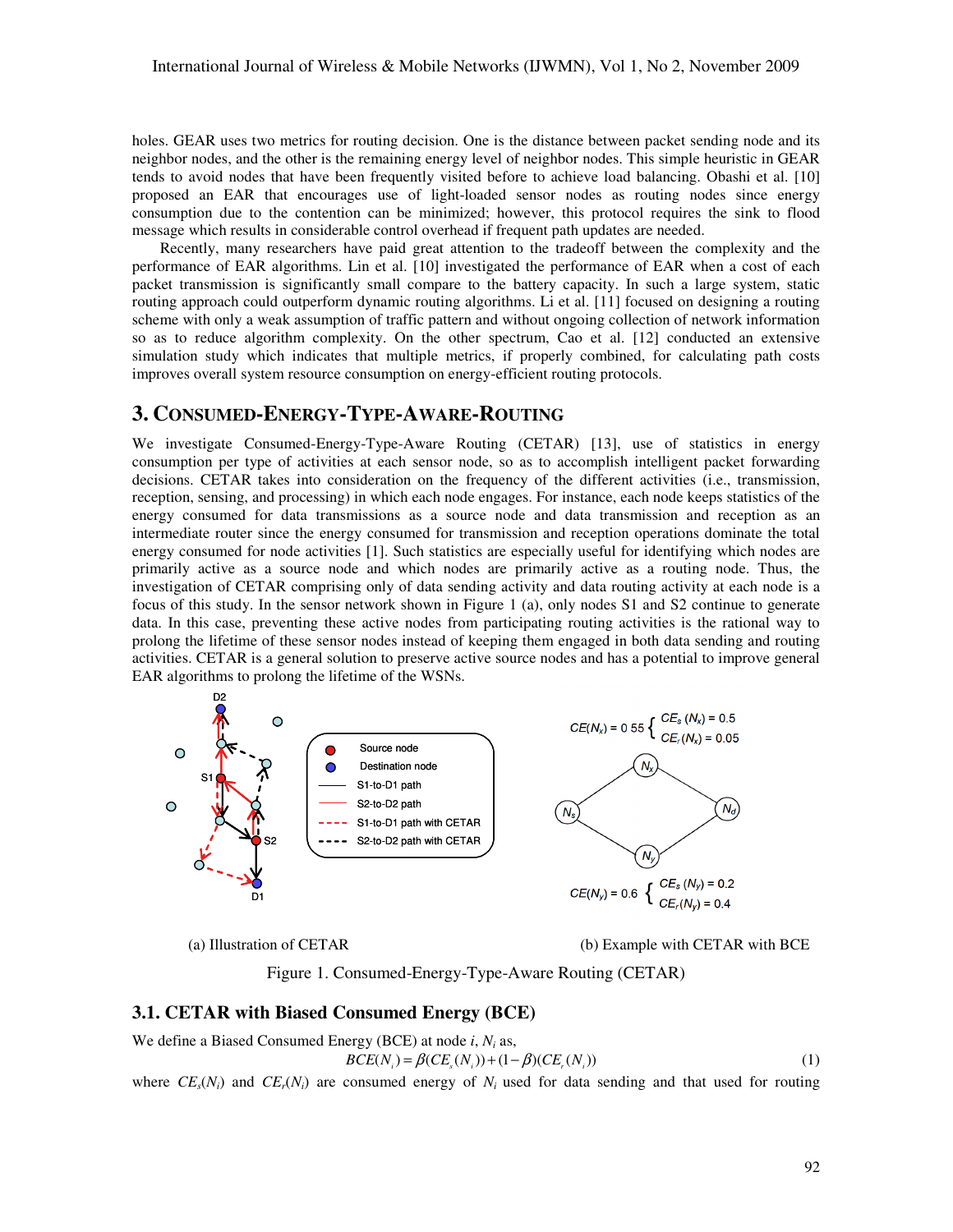activities, respectively where  $\beta$  is a tunable weight from 0 to 1. If  $\beta$  is 0.5, *BCE(N<sub>i</sub>*) becomes equivalent to the total consumed energy of  $N_i$  without bias.  $\beta$  may be a local variable at each node (or a shared variable for an entire network or for a region). Regardless, each node independently calculates its *BCE* based on β*.* Section 3.2 describes how  $\beta$  as a local variable at each node can be dynamically updated during a course of WSN deployment. A simple example in Figure 1(b) illustrates how CETAR can preserve energy of the node which frequently plays a source node for potentially improving the lifetime of WSNs. Suppose *N<sup>s</sup>* tries to send a packet to  $N_d$  via one of the neighbor nodes,  $N_x$  and  $N_y$ . Assuming the transmission cost among the direct neighbor nodes are the same, the least cost path can be derived based on the total energy consumption at each node *i*,  $CE_i$ . Since  $CE_x = 0.55$  and  $CE_y = 0.6$ , the least cost path from  $N_s$  to  $N_d$  is  $N_s - N_x - N_d$ . Thus, the node which frequently plays a source node,  $N_x$ , will consume its energy which could be used in future transmission of data originated from its sensor. For equation (1) with  $\beta = 0.9$ ,  $BCE(N_x) \approx 0.46$  and  $BCE(N_y) \approx 0.21$ . Consequently, the least cost path from  $N_s$  to  $N_d$  is  $N_s$ - $N_y$ - $N_d$ . That is,  $N_i$  will choose  $N_y$  as the next hop so as to preserve the energy of the active node, *N<sup>x</sup>* .

### **3.2. CETAR with Adaptively and Aggressively Biased Consumed Energy (AABCE)**

Use of fixed β on *BCE* could abuse energy resources in the WSN. For example, one node can be initially performing sending activities only for a very small period of time. Even if the node has no more future data to send it will be overprotected compared to its neighbor nodes that could potentially become active at a later time. In this situation, BCE in equation (1) with relatively high  $\beta$  is likely to increase the total energy consumption in the network without a benefit. Β, if adaptive, can be adjusted dynamically based on the statistics of consumed energy for sending,  $CE<sub>s</sub>(N<sub>i</sub>)$ , and routing,  $CE<sub>i</sub>(N<sub>i</sub>)$ , in equation (2). This statistical information of energy is used to calculate  $\beta$  as follows.

$$
\beta = \frac{CE_{s}(N_{i})}{CE_{s}(N_{i}) + CE_{r}(N_{i})}.
$$
\n(2)

When  $CE_s(N_i)$  and  $CE_t(N_i)$  consume none of their energy, value of  $\beta$  is set 0.5 as a default value. Since we prefer to rationally preserve active nodes which are originating packets, we define Aggressively and Adaptively BCE (AABCE) for data origination or routing at node *i, N<sup>i</sup>* calculated as

$$
AABCE(Ni) = sqrt(\beta)(CEs(Ni)) + (1 - sqrt(\beta))(CEr(Ni)).
$$
\n(3)

Linear and square root value for  $\beta$  and 1- $\beta$  are described in Figure 2 (a). As seen in this figure,  $\beta$  changes linearly from 0 to 1. On the other hand, square root  $\beta$  value sharply increases when  $\beta$  is close to 0 while its rate of increase becomes moderate as  $\beta$  approaches 1.

*BCE* sometimes excessively preserves nodes which frequently perform data originating activity, and AABCE can prevent this situation. For example, consider the network topology shown in Figure 1 (b) with different node status as  $CE_s(N_x) = 0.1$ ,  $CE_r(N_x) = 0.89$ ,  $CE_s(N_y) = 0.2$ , and  $CE_r(N_y) = 0.2$ . In this case,  $BCE(N_x)$  $\approx 0.18$  and  $BCE(N_y) \approx 0.2$  when  $\beta = 0.9$ . Even if the energy of node  $N_x$  is substantially depleted (a total of



Figure 2. Functions adapted by  $CE_s(N_i)$  and  $CE_r(N_i)$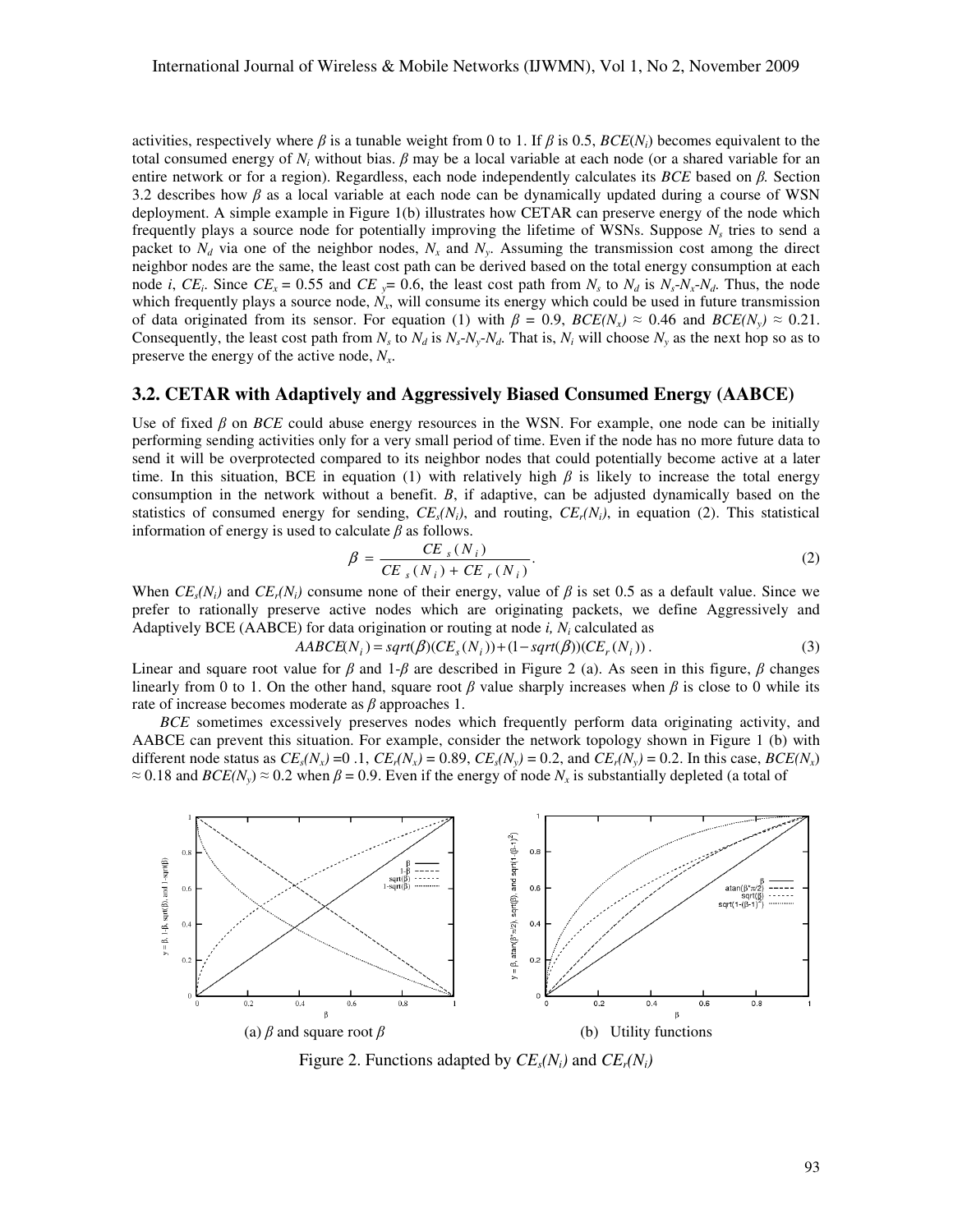99%), CETAR with BCE will undesirably choose the least cost path from  $N_s$  to  $N_d$  as  $N_s$ - $N_s$ - $N_d$ . If AABCE is used instead in the same scenario,  $AABCE(N_x) \approx 0.64$  and  $AABCE(N_y) \approx 0.23$ . Thus, CETAR with AABCE successfully avoids aforementioned situation.

#### **3.3 Weighting Function on the BCE and AABCE**

Equation (3) used square root β as a coefficient of each type of consumed energy. As seen in Figure 2 (a), β changes linearly from 0 to 1. On the other hand, square root  $\beta$  value sharply increases when  $\beta$  is close to 0 while its rate of increase becomes moderate as  $\beta$  approaches 1. This type of function is called the utility function for β*.* To use this function as a coefficient of equation (3), we need to set the minimum/maximum value of utility function in the range of  $\beta$  as 0/1. Many utility functions other than square root  $\beta$  can be used. Utility functions which are the  $arctan(\beta \cdot \frac{\pi}{2})$  and  $\sqrt{1-(1-\beta)^2}$  where  $0 \le \beta \le 1$  are plotted in Figure 2 (b). In 2 this figure, as  $\beta$  increases from 0 to 1,  $arctan(\beta \cdot \frac{\pi}{2})$  and  $\sqrt{1-(1-\beta)^2}$  sharply increases as square root  $\beta$  does. However,  $\sqrt{1-(1-\beta)^2}$  has the highest rate of increase when  $\beta$  is small. This characteristic will contribute for putting more weight for data originating activity from the early stage of WSN activity. Effect of various utility functions for AABCE compared to linearly increased  $\beta$  is evaluated in Section 4.3.2.



Figure 3. An example of CETAR incorporated by GEAR

## **3.4 CETAR for GEAR**

We demonstrate the compatibility of CETAR to a typical EAR with GEAR. GEAR [2] considers both the residual energy and the distance to the destination when selecting a routing node. The idea of CETAR is incorporated into GEAR to evaluate a relative performance improvement of CETAR. GEAR uses the following assumptions [2]. GEAR controls the number of disseminated packets by only considering a certain target region instead of flooding entire networks with the packets by using energy-aware and geographicallyinformed neighbor-selection heuristics to route a packet toward the destination region.

Considering a node *N* trying to forward a packet whose destination is centroid *C* in target region *R*, the node *N* routes the packet progressively toward the target region. At the same time, it tries to balance the energy consumption across all its neighbors. The next hop determined by the smallest learned cost across all neighbors is defined as

$$
h(N, R) = c(N, N_{\min}) + h(N_{\min}, R). \tag{4}
$$

Learned cost is the combination of distance from sender to its neighbor node  $N_i$ , residual energy of node  $N$ , and the learned cost of its neighbor  $N_i$  to the target region  $R$ ,  $h(N_i,R)$ . If a node does not have  $h(N_i,R)$  for a neighbor  $N_i$ , it computes the estimated cost  $c(N_i, R)$  of  $N_i$  as a default value for  $h(N_i, R)$  as  $\alpha d(N_i, R) + (1 - \alpha)e(N_i)$  (5)

where  $d(N_i, R)$  is the normalized distance from  $N_i$  to the centroid C of the region R and expressed as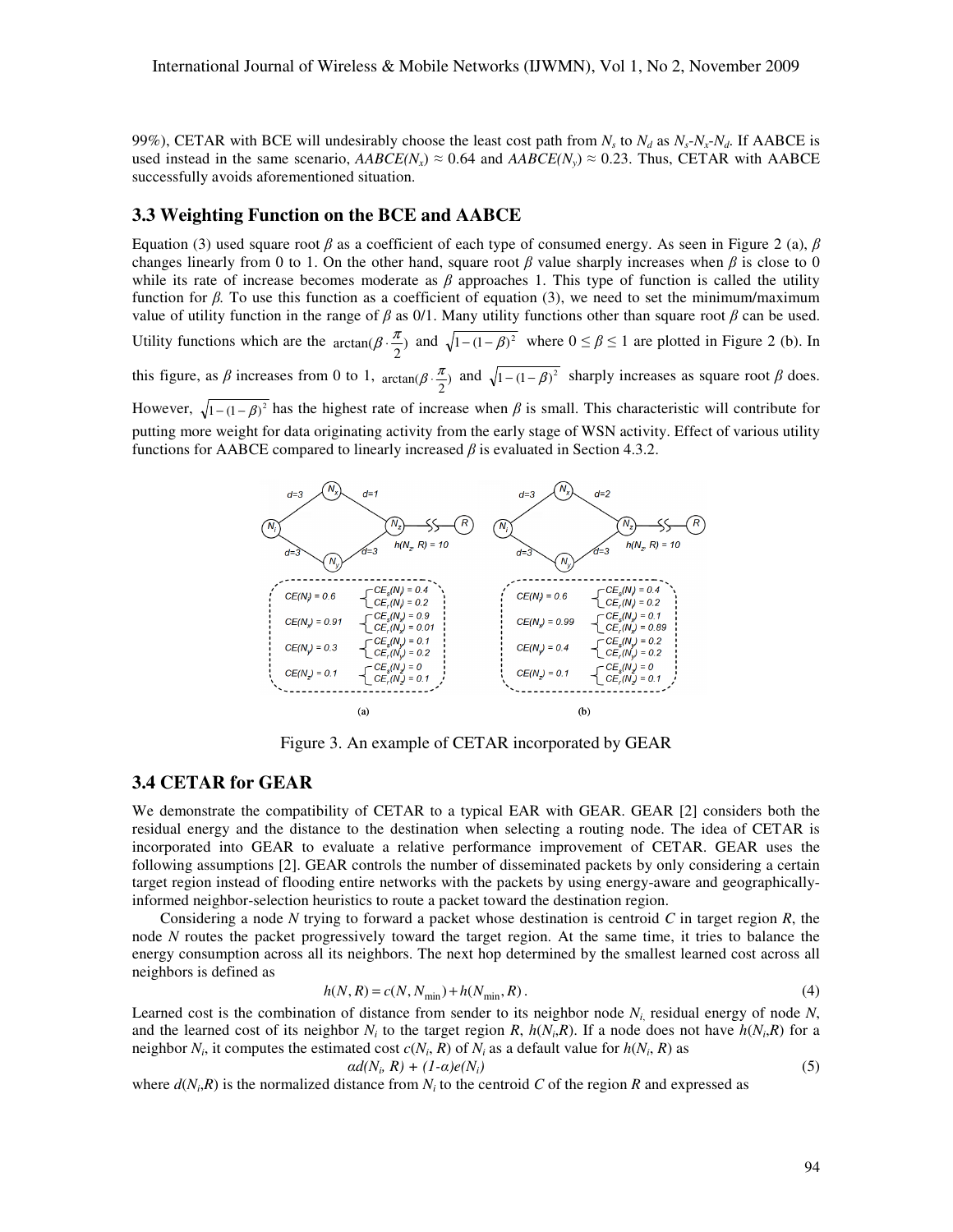$$
d(N_i, R) = \frac{Distance(N_i, R)}{Max_{N_i \in Nei(N_i)}(Distance(N_j, R))},
$$
\n
$$
(6)
$$

and  $e(N_i)$  is the normalized consumed energy at node  $N_i$  and expressed as

$$
e(N_i) = \frac{CE(N_i)}{Max_{N_j \in Nei(N_j)}(CE(N_j))}
$$
(7)

where  $CE(N_i)$  is the consumed energy at  $N_i$ ,  $Nei(N_j)$  is a set of neighbors of  $N_j$ , and  $\alpha$  is a tunable weight from 0 to 1. If α is 1, learned cost is purely determined by the distance from the neighbors to the target region *R*. Since  $h(N_i, R)$  cannot be calculated for non-adjacent neighbors  $N_i$  and  $R$  at the beginning, the estimated cost  $c(N_i,R)$  as a initial learned cost of neighbors is used instead. From the result of learned cost calculation, the next hop satisfying high residual energy which is also closer to the destination will be selected.

We adopt CETAR scheme to GEAR so that the residual energy component can be further categorized to different types of energy consumption. When the consumed energy of an active source node is still high, the node will receive greater weight so as to prevent it from being selected as a part of the routing path. In particular energy portion of the equation (5) is modified to

$$
e(N_i) = \frac{BCE(N_i)}{Max_{N_j \in Nei(N_j)}(BCE(N_j))}.
$$
\n(8)

It should be noted that communication cost needed to share *BCE* information depends on a type of EAR to which CETAR will be adapted. For instance, the communication cost is no more complex than GEAR itself here because CETAR simply replaces *CE* with *BCE*.

A simple example in Figure 3(a) illustrates how aggressive preservation of active source nodes can improve the lifetime of WSNs with GEAR. Suppose  $N_i$  is trying to send a packet to  $R$  via one of the neighbor nodes,  $N_x$  and  $N_y$  as an intermediate routing node. Based on GEAR with  $\alpha = 0.5$ ,  $h(N_x, R \approx 10.66$  and  $h(N_y, R) =$ 10.75. Thus, the highly active source node,  $N_x$ , will continue to be a part of routing path between  $N_s$  and  $R$ . On the other hand, the GEAR with CETAR with  $\alpha = 0.5$  and  $\beta = 0.9$ ,  $h(N_{y}R) \approx 10.66$  and  $h(N_{y}R) \approx 10.64$ . Consequently, node  $N_i$  will successfully choose  $N_y$  as the next hop.

BCE sometimes excessively preserves nodes which perform data originating activity. As an example, we show a case that AABCE is effective compared to BCE. Given the same condition as Figure 3 (b) with  $\alpha$ =0.5 and  $\beta=0.9$  for BCE,  $CE_s(N_x)=0.1$ ,  $CE_t(N_x)=0.89$ ,  $CE_s(N_y)=0.2$ , and  $CE_t(N_y)=0.2$ . Thus,  $BCE(N_x) \approx 0.18$  and  $BCE(N_y) = 0.21$  while  $AABCE(N_x) \approx 0.64$  and  $AABCE(N_y) \approx 0.23$ . By using aforementioned BCE,  $h(N_x, R)$  $\approx$ 10.57 and *h*(*N*<sub>y</sub>,*R*)  $\approx$ 10.77 for  $\beta$  = 0.9. Similarly, using AABCE, *h*(*N*<sub>x</sub>,*R*)  $\approx$  10.83 and *h*(*N*<sub>y</sub>,*R*)  $\approx$  10.81. While CETAR with BCE could not avoid using energy depleted node  $N<sub>x</sub>$  as the next hop, CETAR with AABCE successfully chooses  $N_y$  as the next hop. This example demonstrates that CETAR with AABCE can adaptively prevents active source nodes from being selected as a part of routing path. Thus, the lifetime of the heavily-used individual sensor nodes can be extended, and that of entire WSNs can be extended accordingly.

## **4. EVALUATION OF CETAR**

Performance of power management in WSNs could be measured by total energy consumed in a system or the number of packets being sent and/or received before the network partitions. In this work, latter metric is chosen over the former one in order to measure the duration of operable time for WSNs.

#### **4.1 Experiment Settings**

Many of routing algorithms proposed in recent literatures use dynamic adaptive transmission power (DATP). Thus, GEAR with DATP is implemented which saves unnecessary transmission cost. The transmission power of  $P_t = P_t D^{\alpha}$  is required to transmit signal to the receiver where  $P_t$  is the receiving power and *D* is the distance from sender to receiver where the value of  $\alpha$  depends on the transmission media and antenna characteristics. This value of  $\alpha$  is typically around 2 for the short distance links which is less than 100 meters and omnidirectional antennae, and around 4 for longer distance in the 2.4 GHz transmission band [14]. Thus, we set  $\alpha$  $= 2$  for our simulation. We simulated error-free links because our objective is to evaluate the relative performance gain achieved by routing path selection of GEAR with CETAR over that without CETAR.

The number of nodes in the network ranges from 400 to 4800 nodes while its density is kept constant,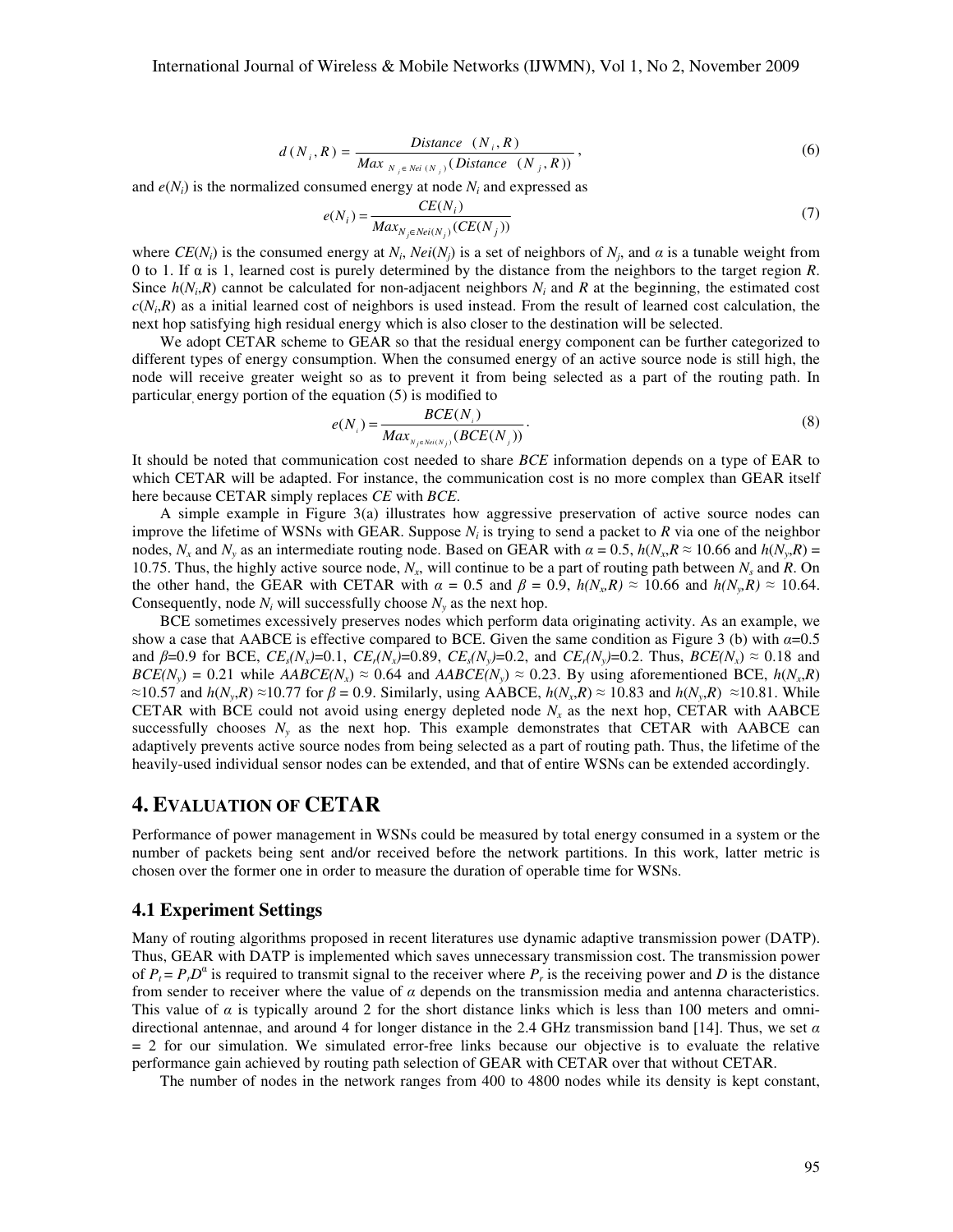and energy level of each node is initialized to 1 joule. The GEAR with a fixed transmission power consumes 0.001 joule for either transmission or reception of a packet while the energy consumption of GEAR/CETAR with DATP can range from 0 to 0.001 joule for a packet transmission and is always fixed as 0.001 joule for receiving a packet. Node's transmission range is fixed at a 100 unit distance across all simulations for the GEAR while the transmission range was varied based on the distance to the next node located within the maximum transmission range *D* for GEAR/CETAR with DATP. Value of  $\alpha = 0.5$ , as used in [2], is used in equation (5). The following types of traffic are used for our simulation.

- 1) *Uniform traffic:* Pairs of source nodes and target regions are uniformly distributed throughout the entire network. Ten pairs of a source and a target region are randomly selected and paired with each other. This experiment measures the performance of the network with applications requiring relatively uniformly distributed communication patterns.
- 2) *Non-uniform traffic (a cluster of 10 moderately close nodes):* Source nodes are clustered so as to concentrate part of the traffic. An initial source node is selected randomly out of all nodes in the network. Then the rest of source nodes are randomly selected out of 29 nodes which are the closest to the initially selected source node. Then, ten target regions are randomly selected and paired with the source nodes. This experiment measures the performance of the network where active source nodes are moderately close to each other. Such conditions exit in many circumstances in the real WSNs.
- 3) *Non-uniform traffic (a cluster of 10 closest nodes):* Source nodes are clustered so as to concentrate part of the traffic. An initial source node is selected randomly out of all nodes in the network. Then a set of nodes which are the closest to the initial source node is selected to form a cluster of 10 source nodes. Ten target regions are randomly selected and paired with the source nodes. This experiment measures the performance of the network where active source nodes are adjacent to each other.

The simulations of GEAR with and without DATP, and CETAR with and without DATP are conducted. We are only interested in how packet can be routed to a target region, and the packet dissemination portion of GEAR is not considered in our experiment. Experiments are conducted to measure the number of packets successfully delivered to the target regions before the network partitioning in both uniform and non-uniform traffic environments. The network is partitioned if all the given sources are partitioned from their respective destinations.

Simulation experiment were repeated 50 times on the network consisting of 400, 600, and 800 nodes; 30 times on the network consisting of 1200 and 2400 nodes; and 20 times on the network consisting of 4800 nodes. The number of measurements conducted in the evaluations for each network size is varied due to time constraint. The experimental result which has outside the range of 95% confidence interval from the average of experimental result is eliminated.

#### **4.2 Evaluation for CETAR with BCE**

In this experiment, BCE of equation (1) described in Section 3.1 is incorporated into the residual energy information of GEAR.

#### **4.2.1 Effectiveness of BCE**

The value of  $\beta$  is set to 0.9 intuitively since this value is good enough to avoid the data sending node from routing activities. When  $\beta$  is set to 0.9, the weight of data sending activities is nine times larger than that of routing activities. The effect of this value is further discussed in the next section.

Figure 4 shows the experimental result of the number of packets delivered successfully before the network partitioning for the uniform traffic experiment. This figure shows the relation between the node density and the total number of packets sent from 10 randomly chosen sources to the target regions. Theoretically, the maximum number of packet transmissions for the GEAR without transmission power control will be 10000 since each node has 1 joule (10000-unit) energy and they consume one unit of energy per transmission or reception of a packet. Therefore, the results of GEAR and CETAR with BCE have almost the similar results and do not exceed 10000 packets delivery. GEAR with DATP can send 48.2% more packets on average than the GEAR without transmission power control. The result indicates that significant energy saving occurs at each node by dynamically adjusting transmission power. Furthermore, the CETAR with BCE and DATP can send 70.5% more packets on average than the GEAR.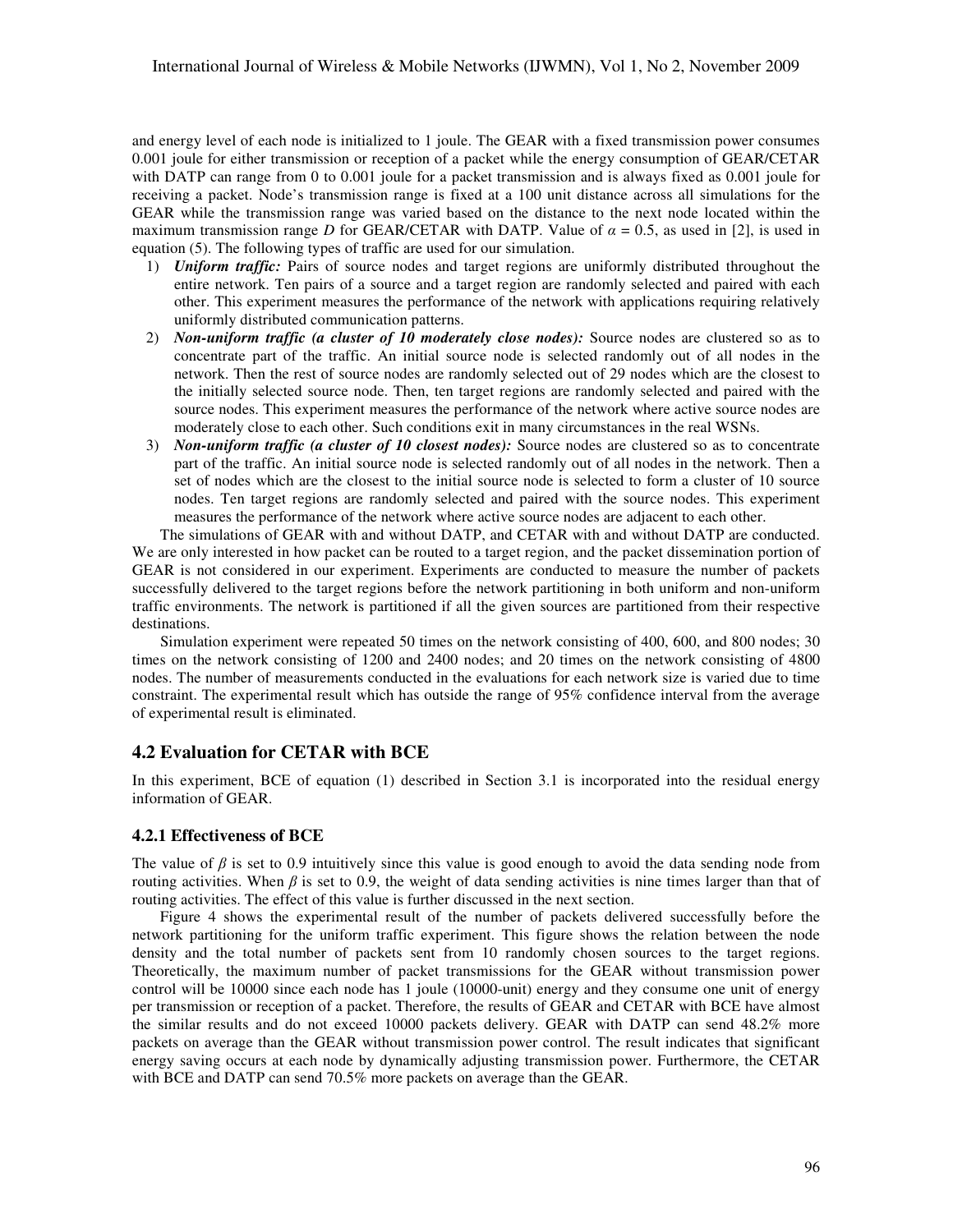

Figure 4. CETAR with BCE (uniform traffic)

Figure 5(a) shows the results for the non-uniform traffic experiment using a cluster of 10 out of 30 closest senders. In this experiment, CETAR with BCE can send 10.9% more packets than GEAR. GEAR with DATP and CETAR with BCE and DATP can send on average of 45.6% and 62.3% more packets, respectively, than GEAR. As shown in Figure 5(b), the result for the non-uniform traffic experiment using a cluster of 10 closest senders has same trend with that for the previous experiment. These experiments demonstrate that aggressively preserving active source nodes is effective for extending the lifetime of WSNs regardless of network size.



(a) A cluster of 10 out of 30 closest senders (b) A cluster of 10 closest senders



Figure 5. CETAR with BCE

#### **4.2.2 Effectiveness of** β **for BCE**

We investigate which  $\beta$  value is most effective for CETAR with BCE. Value of  $\beta = 0.6, 0.7, 0.8, 0.9,$  and 0.95 are evaluated. This experiment is identical to the experiments conducted in Section 4.2.1 except we repeat the experiments with different value of  $\beta$ .

Figure 6 shows the relation between the node density and the total number of packet to be sent from 10 randomly chosen sources and target region pairs by using BCE with several  $\beta$  value. Results of CETAR with BCE and DATP for all β experimented exceed the result of GEAR and GEAR with DATP. CETAR with BCE and DATP when  $\beta$ =0.6 and 0.95 have the worst result among measured  $\beta$  while the CETAR with BCE and DATP when  $\beta$ =0.8 has the best result. The result for the non-uniform traffic experiment using BCE with a cluster of 10 out of 30 closest senders has the same trend as that for the uniform traffic experiment. Similarly, the result for the non-uniform traffic experiment using BCE with a cluster of 10 closest senders has the same trend as that for the uniform traffic experiment.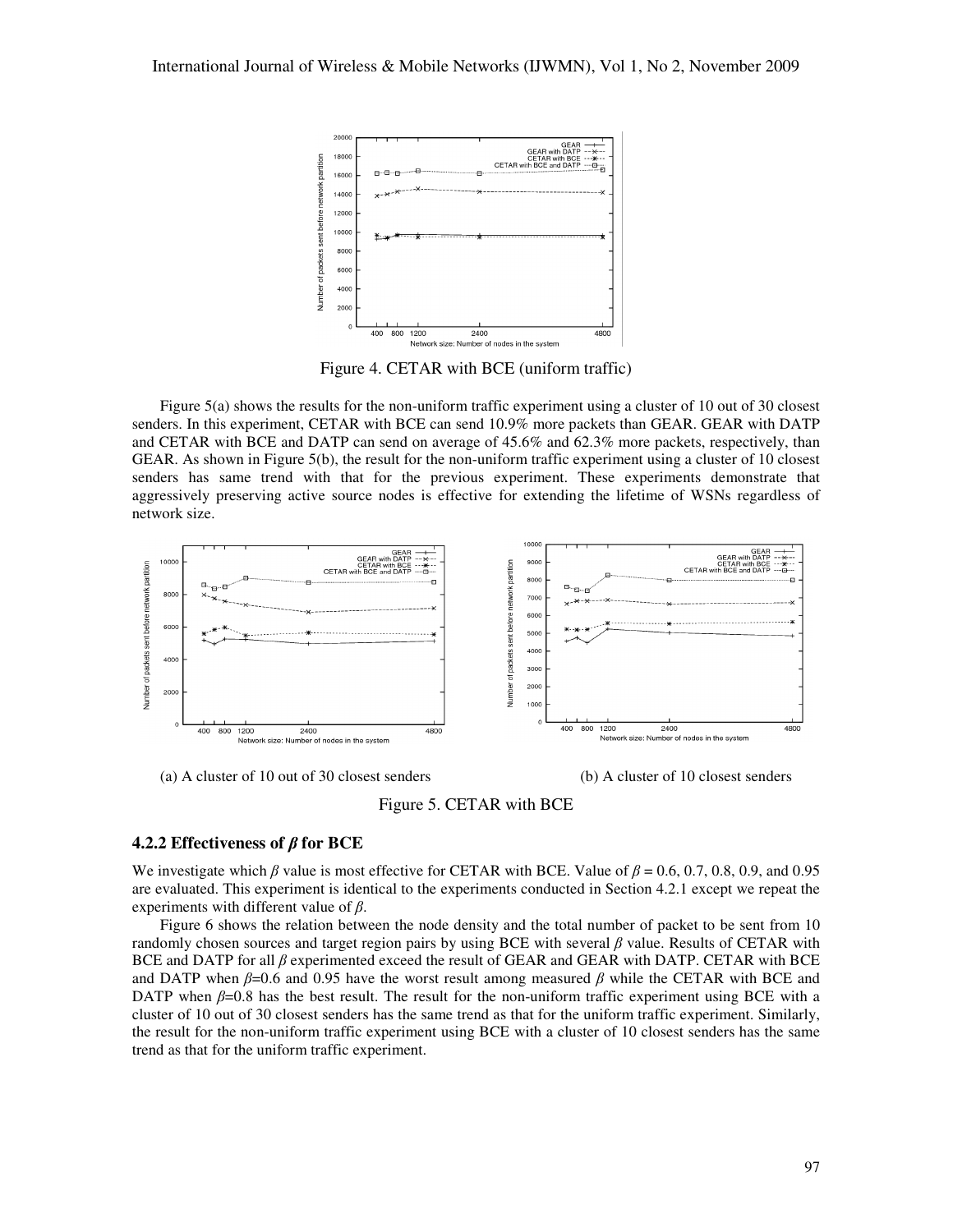

Figure 6. CETAR with BCE for different  $\beta$  (uniform traffic)

## **4.3 Evaluation for CETAR with AABCE**

In this section, we evaluate CETAR with AABCE. Experiment settings used are the same with those described in Section 4.1, and BCE used in the previous section is replaced with AABCE.

### **4.3.1 Effectiveness of AABCE**

Figure 7(a) shows the relation between the node density and the total number of packet sent from 10 randomly chosen sources to the target region pairs by using AABCE. Theoretically, the maximum number of packet transmissions for the GEAR without transmission power control will be 10000, and GEAR and CETAR with AABCE has almost the same result. However, GEAR with DATP and CETAR with AABCE and DATP made clear difference. GEAR with DATP can send over 48% more packets on average than GEAR throughout all sizes of networks measured. Furthermore, the CETAR with AABCE and DATP can send over 80% more packets on average than GEAR throughout all sizes of networks measured. As shown in Figure 7(b), the result of non-uniform traffic experiment using AABCE with a cluster of 10 out of 30 closest senders shows that CETAR with AABCE can send 22.1% over GEAR. The rest of the trends were similar to that of uniform traffic experiment. The result for the non-uniform traffic experiment using AABCE with a cluster of 10 closest senders also had the same trend as those of the uniform traffic experiment.



Figure 7. CETAR with AABCE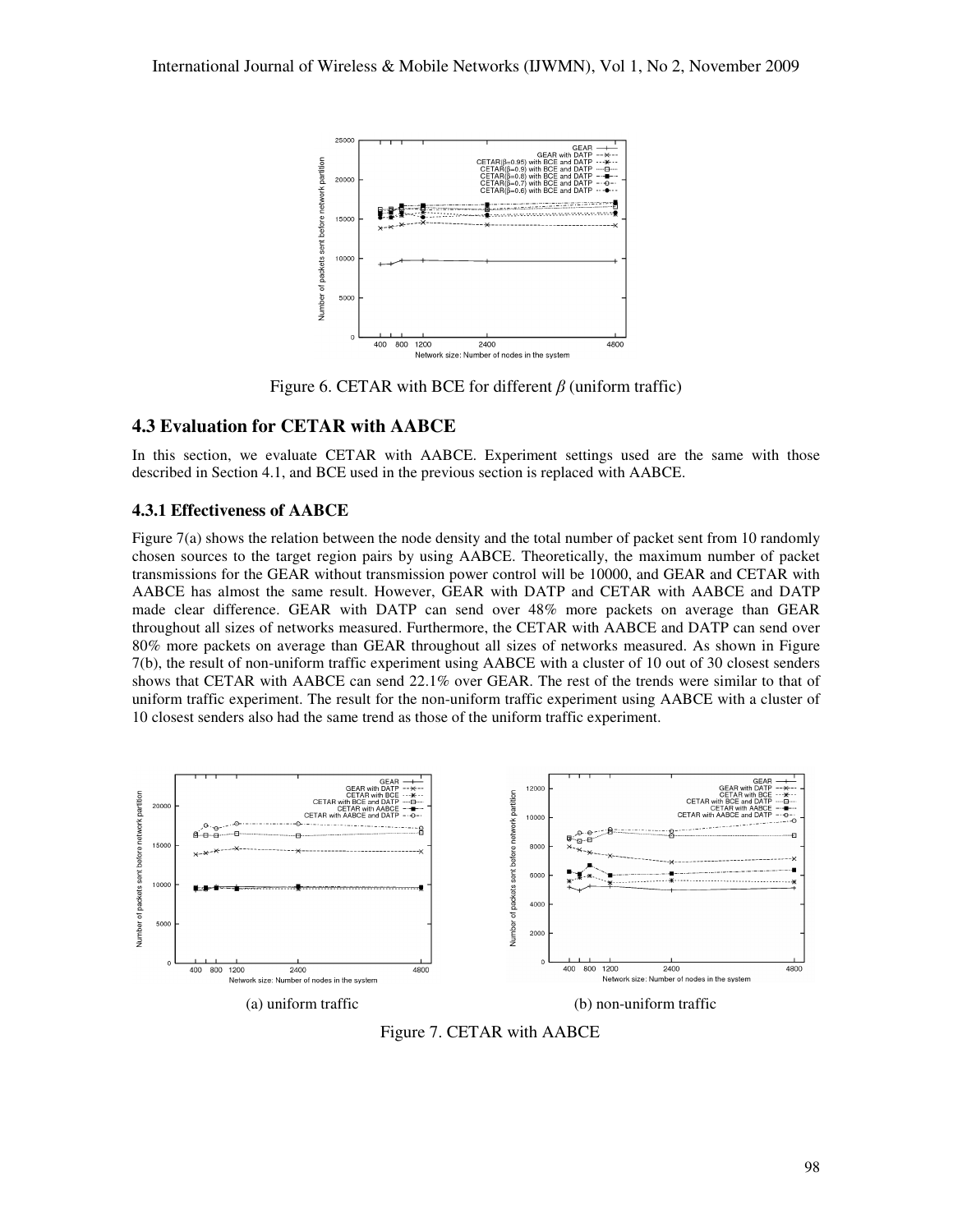#### **4.3.2 Effectiveness of Weighting Functions**

The effectiveness of utility functions as a coefficient of  $\beta$  in equation (3) is evaluated. In equation (3), square root is incorporated with the weighting factor β*.* Additional utility functions are employed for CETAR with equation (3) and compared to each other. Experiment setting and traffic generator used are the same with those described in Section 4.1.

Figure 8(a) shows the relation between the node density and the total number of packet sent from 10 randomly chosen sources to the target region pairs by using AABCE with eight types of weighting functions. In this figure, AABCE with  $\sqrt{\beta}$  performs the best in many cases. Occasionally, AABCE with  $\sqrt{1-(1-\beta)^2}$ performs better than AABCE with  $\sqrt{\beta}$ . AABCE without weighting function performs the worst. The trend of the results for the non-uniform traffic experiment using AABCE with a cluster of 10 out of 30 closest senders are identical to that of uniform traffic experiment. Figure 8(b) shows the result for the non-uniform traffic experiment using CETAR with AABCE with a cluster of 10 closest senders for eight weighting functions. In this experiment, AABCE with  $\sqrt{1-(1-\beta)^2}$  performed the best. Since source nodes are formed as a cluster these nodes frequently participates in routing activities. AABCE with  $\sqrt{1-(1-\beta)^2}$ , from the initial stage, successfully prevents adjacent source nodes from frequently using routing activities and preserves energy of source node.



Figure 8. CETAR with AABCE with utility functions

#### **4.3.3 Effectiveness of AABCE over BCE in Dynamically Non-Uniform Traffic**

In this section, we verify the effectiveness of AABCE over BCE in dynamically non-uniform traffic. Two cases whose lifetime of sending node would be susceptible to the effect of the value  $\beta$  are created.

- 1) *Case 1:* Nodes and target regions are uniformly distributed throughout the entire network. From those nodes, (the number of nodes in the system)/10 of nodes are chosen as the sender candidates. For each packet transmission in the simulation, one sender node is chosen from the source node candidates and paired with one target regions. After all sender candidates consumed 20% of their energy for sending activities, fixed set of 10 senders is chosen (those senders can send their packet for any target regions) and the simulation is continued.
- 2) *Case 2:* Ten sender nodes are chosen from a cluster of sender candidates which consists of 30 adjacent nodes. Those 10 sender nodes are matched with any target regions for every packet transmissions. After all senders consumed 20% of their energy for sending, we select a disjoint set of 10 sender node from the same cluster of 30 adjacent nodes, and simulation is continued. Even 20% of energy is consumed for sending, the value of  $\sqrt{0.2}$  is relatively high (=0.447). By using this biased  $\beta$ , original senders are prevented from routing activities well. For the CETAR with BCE in this experiment, we used  $\beta$ =0.9 for the consistency to compare the experimental result acquired in Section 4.3.1.

Figure 9(a) shows the result for case 1. CETAR with AABCE performed better than CETAR with BCE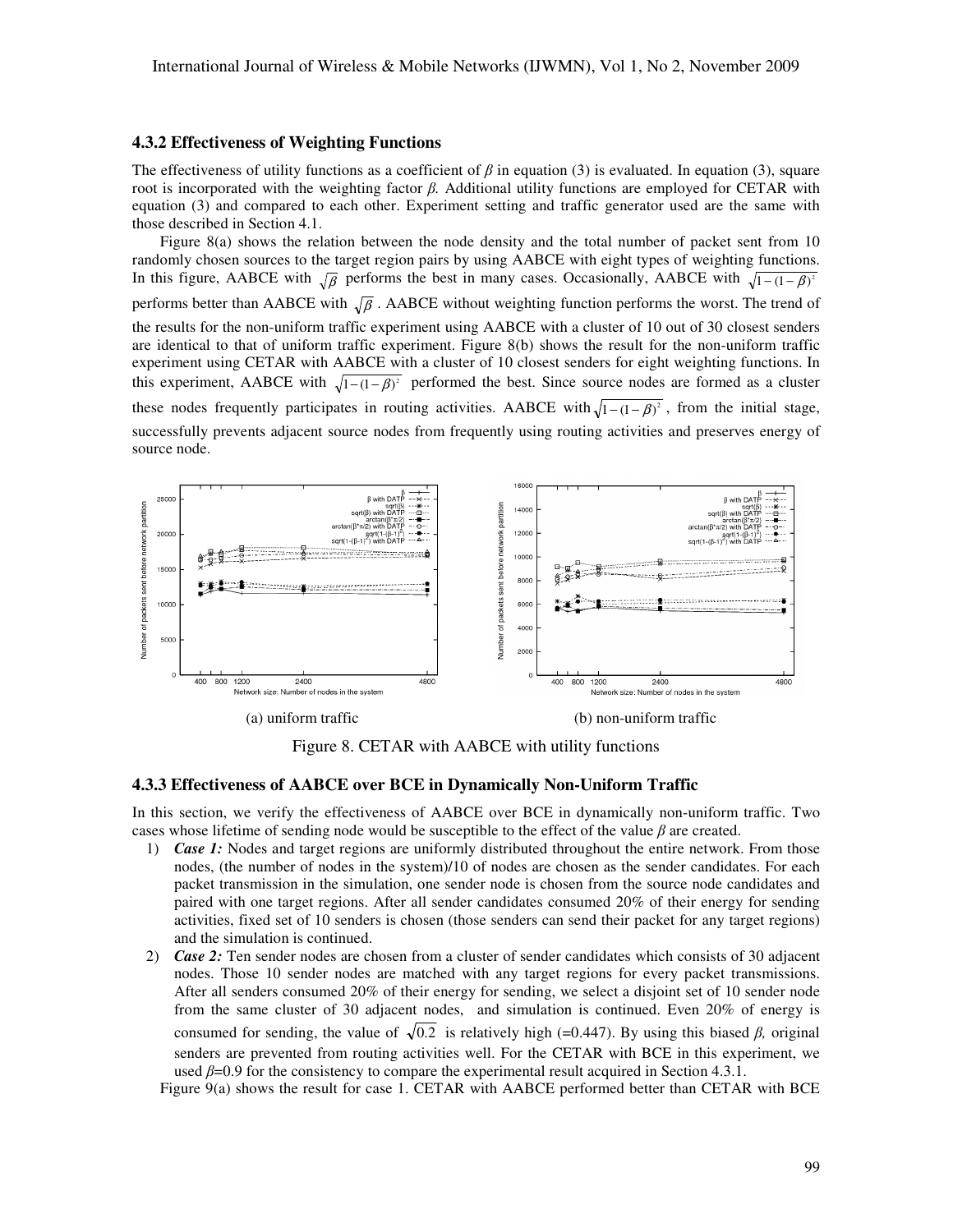and CETAR with AABCE and DATP performed better than CETAR with BCE and DATP. The trend of the result for case 2, as shown in Figure 9(b), has a similar trend as that of case 1. The improvement of result from CETAR with BCE to CETAR with AABCE is slightly better than Section 4.3.1 for the uniform traffic because the traffic is well distributed and sender nodes are easily avoided from routing activities even when there are many highly weighted senders in the system. On the other hand, non-uniform traffic of CETAR with AABCE improved significantly over CETAR with BCE. This is because, the clustered senders with AABCE have more chance to avoid active data generating source node from routing activities than those with BCE have. The total number of packet sent is decreased in those experiments since the number of sender nodes is fixed in the middle of the experiments.



Figure 9. CETAR with AABCE for 2 stage sender selection

## **4. CONCLUSION**

This study investigated the new energy-aware routing scheme to extend the lifetime of WSNs. Consumed-Energy-Type-Aware Routing (CETAR) preserves the energy of active source nodes by discouraging them to participate for routing tasks. CETAR uses statistics of the energy consumed for each type of node activities including sensing, data processing, data transmission as a source node, and data receiving/transmission as a routing node for routing decision. In particular, we investigated CETAR that selects a node with high residual energy which seldom plays a role of source node as a routing node. Idea is to maintain the energy of active source nodes to prolong the functionality of the WSNs. To the best of our knowledge, CETAR is the only scheme used for routing decision that incorporates the distribution of the amount of energy consumed by each type of sensor node activities.

Two types of CETAR are investigated. Biased Consumed Energy (BCE) is derived based on a bias factor,  $\beta$ , of pre-fixed value that can be applied to discourage an active source node from joining a routing path. Aggressively and Adaptively BCE (AABCE) is derived based on  $\beta$  whose value can be dynamically updated based on the amount of energy consumed by sending and routing activities. Simulation model is developed to evaluate the relative performance improvement of Geographic and Energy Aware Routing (GEAR) with the CETAR over that without CETAR. Simulation results demonstrated that the lifetime of the WSN with CETAR based on BCE improves that of the GEAR for all experiments conducted. Furthermore, that of the CETAR based on AABCE further improves that of the CETAR based on BCE. Our simulation evaluations demonstrate that CETAR can significantly extend the lifetime of WSNs especially for nonuniform traffic in which sender nodes are closely clustered and an active source is highly likely to have to route packets of its neighbor if CETAR is not available.

AABCE does not always put appropriate biased cost for a sending activity in some cases. Suppose a node consumes a great amount of energy for routing activities at first, and it suddenly becomes active as a sender node. In this case, this node cannot immediately be prevented from routing activity because the value of  $\beta$ would be significantly low due to the energy consumed for routing in the past based on equation (2). One possible solution is not only considers the total statistics of consumed-energy type but also incorporates recent statistics of consumed-energy type via moving average function to control the bias factor.